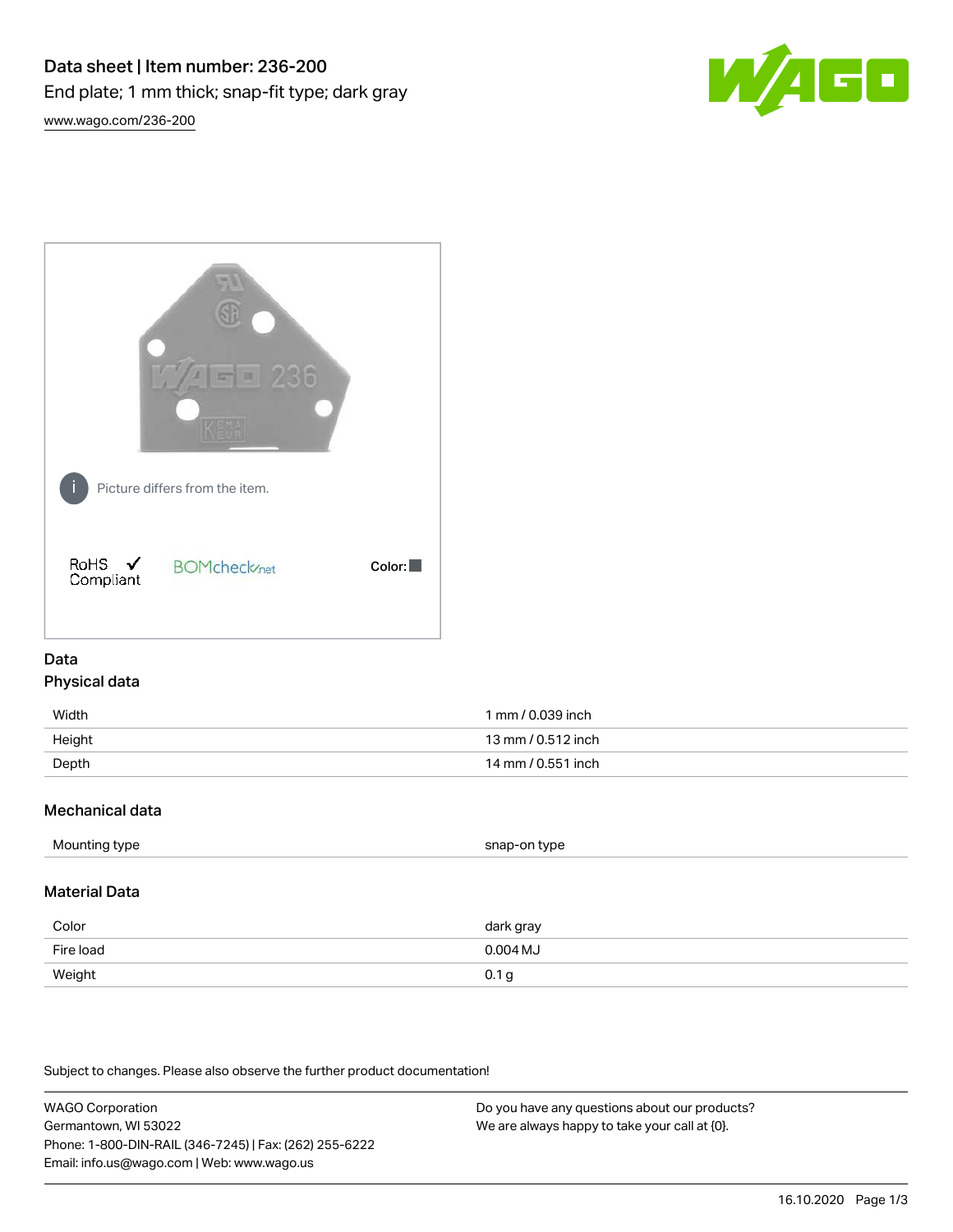

### Commercial data

| Product Group         | 4 (Printed Circuit) |
|-----------------------|---------------------|
| Packaging type        | <b>BOX</b>          |
| Country of origin     | CН                  |
| <b>GTIN</b>           | 4017332267595       |
| Customs tariff number | 85389099990         |

### Approvals / Certificates

#### Ship Approvals

| Logo          | Approval            | <b>Additional Approval Text</b> | Certificate<br>name |
|---------------|---------------------|---------------------------------|---------------------|
| 0             | BV                  | IEC 60998                       | 11915/D0            |
| <b>BUNEAU</b> | Bureau Veritas S.A. |                                 | BV                  |

# **Counterpart**

| <b>Downloads</b><br>Documentation |             |               |          |
|-----------------------------------|-------------|---------------|----------|
| <b>Additional Information</b>     |             |               |          |
| Technical explanations            | Apr 3, 2019 | pdf<br>3.6 MB | Download |
|                                   |             |               |          |
| <b>CAD files</b>                  |             |               |          |
| CAD data                          |             |               |          |
| 2D/3D Models 236-200              |             | <b>URL</b>    | Download |
| <b>CAE</b> data                   |             |               |          |
| EPLAN Data Portal 236-200         |             | <b>URL</b>    | Download |
| ZUKEN Portal 236-200              |             | URL           | Download |
|                                   |             |               |          |

.<br>Subject to changes. Please also observe the further product documentation!

WAGO Corporation Germantown, WI 53022 Phone: 1-800-DIN-RAIL (346-7245) | Fax: (262) 255-6222 Email: info.us@wago.com | Web: www.wago.us Do you have any questions about our products? We are always happy to take your call at {0}.